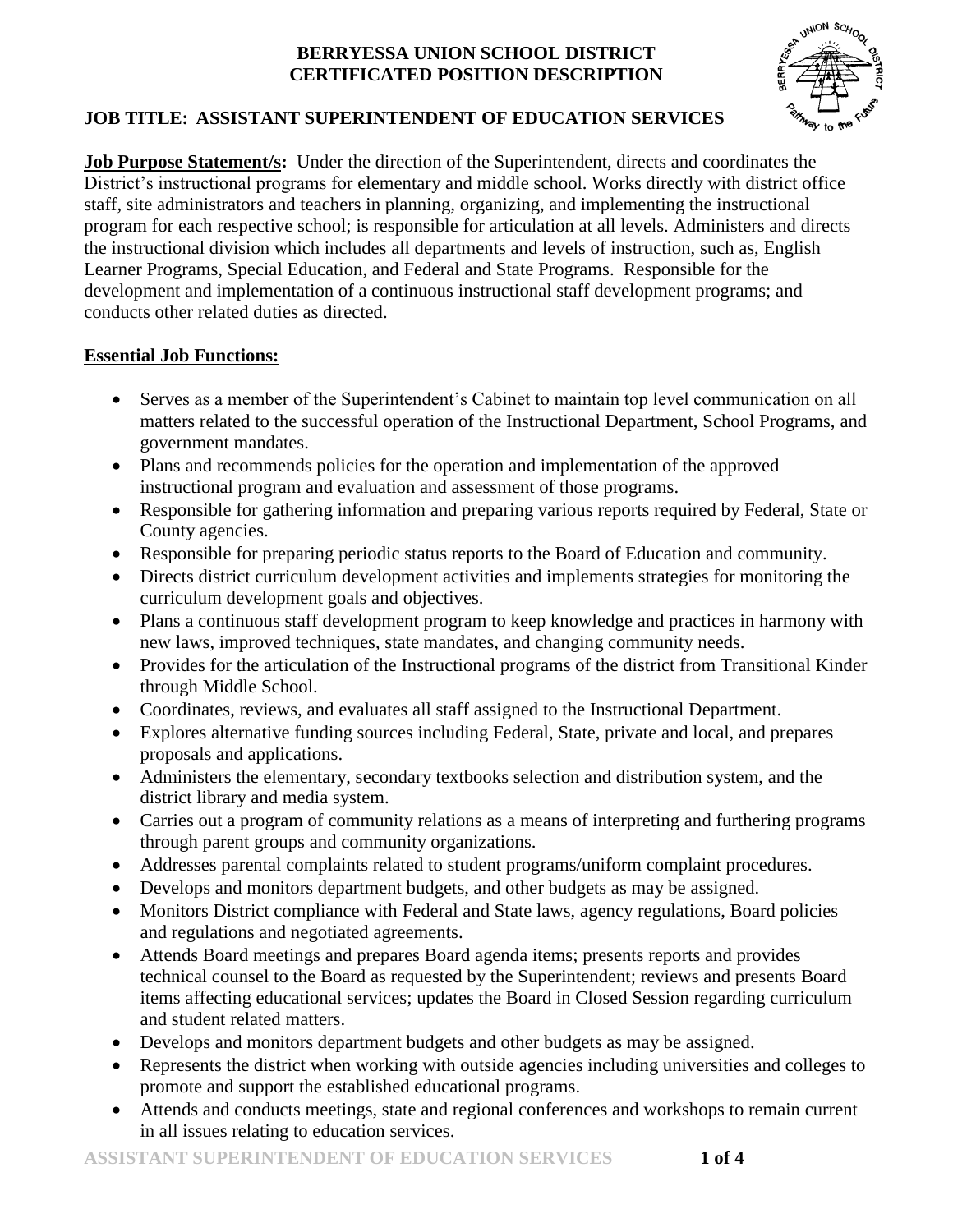

## **JOB TITLE: ASSISTANT SUPERINTENDENT OF EDUCATION SERVICES**

• Performs other related duties as assigned.

## **Job Requirements – Qualifications**

*To perform this job successfully, an individual must be able to perform each essential duty satisfactorily. The requirements listed below are representative of the knowledge, skill, and/or ability required. Reasonable accommodations may be made to enable individuals with disabilities to perform the essential functions.*

## **Education and Experience Requirements:**

- Master's Degree from an accredited College or University (Doctorate Preferred).
- Must possess a valid California Administrative credential.
- A minimum of three years of successful administrative experience.
- Must have experience with diverse student and community populations.

#### **Knowledge and Abilities:**

#### **KNOWLEDGE OF:**

- Local Control Funding Formula (LCFF) and the Local Control Accountability Plan (LCAP)
- Common Core State Standards, Next Generation Science Standards, Smarter Balance Assessments
- Legal mandates, applicable sections of the Education Code, District policies and regulations, general labor relations, laws, practices and procedures and financial and statistical record-keeping techniques.
- Principles, trends, methods, strategies, practices and procedures pertaining to Curriculum and Instruction, including instruction, assessment and resource allocations.
- Effective staff development principles.
- General education, categorical programs and laws, codes, rules and regulations related to areas of responsibility.
- Modern data management, storage and retrieval systems.
- Effective communication and public and human relations strategies, methods and techniques.
- Effective classroom and instructional practices.

## **ABILITY TO:**

- Plan, organize, direct and manage a comprehensive student and educational services system.
- Analyze organizational problems, develop alternative solutions and make/recommend sound and timely decisions.
- Assure compliance with applicable district policies, regulations, rules and procedures and State and Federal laws, codes and regulations.
- Maintain confidentiality of records and privileged communications
- Communicate effectively both orally and in writing including preparation and delivery of oral presentations.
- Accurately interpret and administer legal mandates, policies, regulations and negotiated agreements.
- Read, interpret, apply and explain rules, regulations, policies and procedures.
- Effectively serve as a resource to the Superintendent, administration and employees pertaining to curriculum and instruction related issues.
- Ability to establish and maintain effective relationships with a wide variety of groups and individuals.
- Train, supervise and evaluate assigned staff.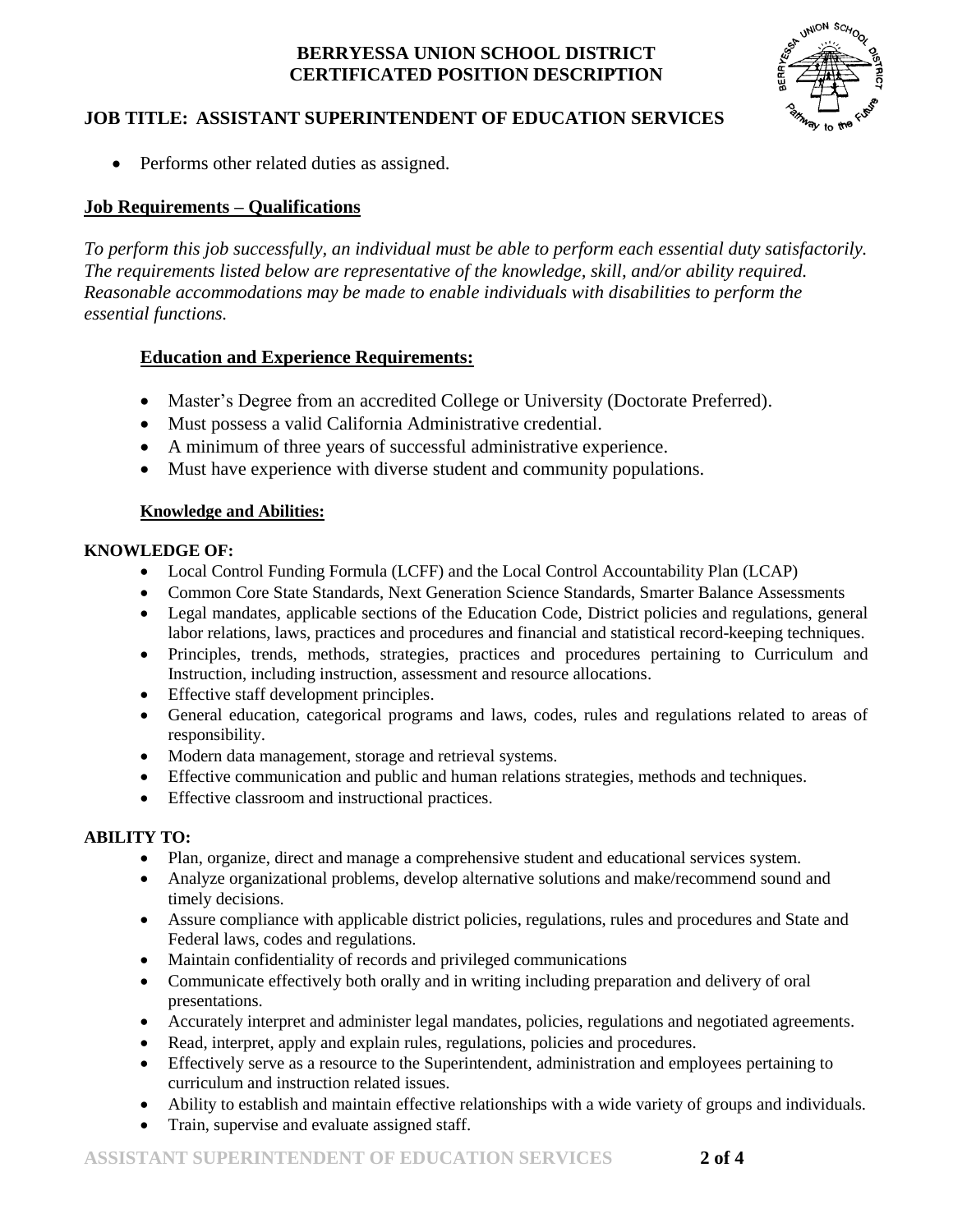

## **JOB TITLE: ASSISTANT SUPERINTENDENT OF EDUCATION SERVICES**

- Prepare, administer and monitor assigned budgets.
- Maintain current knowledge of program rules, regulations, requirements and restrictions.
- Work independently with little direction.
- Meet schedules and timelines.
- Operate a computer terminal to enter data, maintain records and generate reports.
- Plan, coordinate and provide staff training.
- Provide leadership and stability for continuity of services.
- Drive a vehicle to carry out duties and responsibilities of the position.

#### **Working Conditions: ENVIRONMENT:**

*The work environment characteristics here are representative of those an employee encounters while performing the essential functions of this job. Reasonable accommodations may be made to enable individuals with disabilities to perform the essential functions.*

- Indoor
- Office environment
- Subject to driving to off-site locations to conduct work. The noise in these environments is quiet to loud depending upon the activity in the particular part of the day.

#### **PHYSICAL DEMANDS:**

*The physical demands described here are representative of those that must be met by an employee to successfully perform the essential functions of this job.* Reasonable *accommodations may be made to enable individuals with disabilities to perform the essential functions.*

 Hearing and speaking to exchange information in person and on the telephone; seeing to read, prepare, and proofread documents, perform assigned duties; sitting for extended periods of time; dexterity of hands and fingers to operate a computer keyboard and other office equipment; kneeling, bending at the waist, and reaching overhead, above the shoulders and horizontally, to retrieve and store files and supplies; lifting light objects.

#### **Licenses, Certifications, Bonding, and/or Testing Requirements:**

- Criminal Justice Fingerprint Clearance
- Valid California Driver's License
- Tuberculosis Clearance
- **Reports to:** Superintendent
- **Work Year:** 225 Days

## **Salary Placement:** Negotiated Employment Contract

Additional Stipends for Master's, Doctorate degrees, and years of experience.